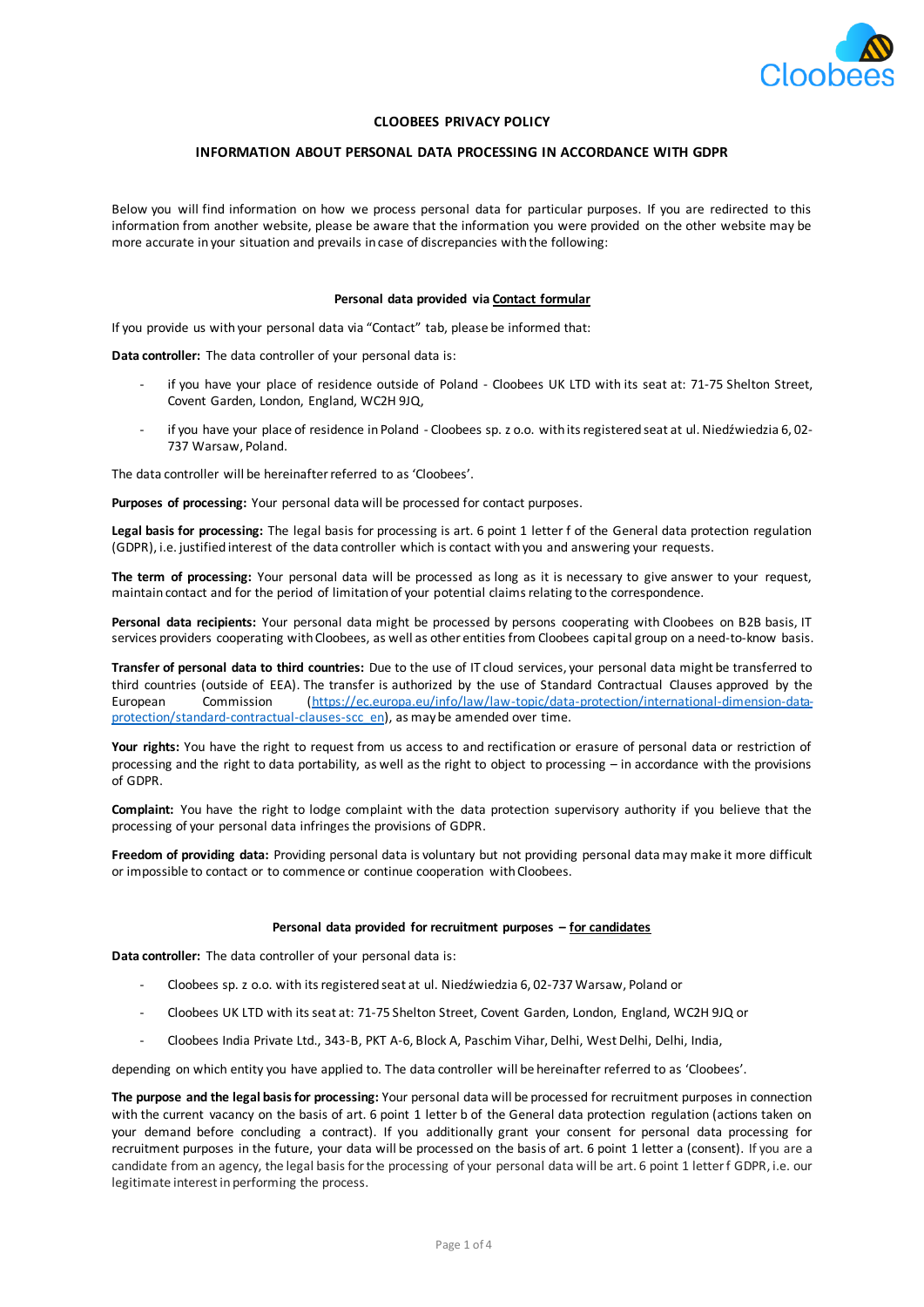

**The term of processing:** If you apply for a current vacancy, your personal data will be processed until the vacancy is filled. If you grant consent for processing during recruitment processes in the future, your personal data will be processed until you withhold your consent or until you use other equivalent legal mean , e.g. you demand your data to be deleted.

**Scope of data:** We process the personal data you provide to us. We may also supply such information with publicly available information, e.g. from LinkedIn. If you are a candidate from the agency, your personal data we receive is most of the time your name, surname, experience and skills.

Personal data recipients: Your personal data might be processed by persons cooperating with Cloobees on B2B basis, IT services providers cooperating with Cloobees, as well as other entities from Cloobees capital group on a need-to-know basis. If you are a candidate from an agency, we will also share the result of the recruitment process and main reasons for our decision with the agency.

**Transfer of personal data to third countries:** Due to the use of IT cloud services, your personal data might be transferred to third countries (outside of EEA). The transfer is authorized by the use of Standard Contractual Clauses approved by the European Commission (https://ec.europa.eu/info/law/law-topic/data-protection/international-dimension-dataprotection/standard-contractual-clauses-scc\_en), as may be amended over time.

**Your rights:** You have the right to request from us access to and rectification or erasure of personal data or restriction of processing and the right to data portability, as well as the right to object to processing – in accordance with the provisions of GDPR.

**Complaint:** You have the right to lodge complaint with the data protection supervisory authority if you believe that the processing of your personal data infringes the provisions of GDPR.

**Freedom of providing data:** Providing us with your personal data for recruitment purposes is voluntary but necessary for the current recruitment process.

**Free consent for recruitment in the future:** Granting consent for processing in the future is voluntary, but not giving it will make it impossible to consider you as a candidate in recruitment processes other than the current one.

**Consent for further processing:** If you wish us to store your personal information for the purposes of recruitment processes in the future, you may voluntarily express you consent e.g. by writing at office@cloobees.com: *I hereby grant Cloobees sp. z o.o. (Poland) and/or\* Cloobees UK LTD (UK) and/or\* Cloobees India Private Ltd. (India) consent to process the personal data I have provided - for the purposes of future recruitment processes.* \*Please choose the entity or entities at your discretion.

**Withdrawing your consent:** If you consent to your personal data being processed in future recruitment processes, you have the right to withdraw your consent at any time. To withdraw your consent please contact us at office@cloobees.com.

# **Personal data of business contacts – collected directly from the individual**

**Data controller:** The data controller of your personal data is:

- if you have your place of residence outside of Poland Cloobees UK LTD with its seat at: 71-75 Shelton Street, Covent Garden, London, England, WC2H 9JQ, unless you contacted directly Cloobees sp. z o.o.,
- if you have your place of residence in Poland or if you contacted directly Cloobees sp. z o.o. Cloobees sp. z o.o. with its registered seat at ul. Niedźwiedzia 6, 02-737 Warsaw, Poland.

The data controller will be hereinafter referred to as 'Cloobees'.

**The purpose and the legal basis for processing:** Your personal data are being processed for marketing contact purposes on the basis of legitimate interest (art. 6 point 1 letter f of the General data protection regulation), which is contact with (potential) clients' representatives.

**The term of processing:** Your data will be processed for 5 years from the moment of their introduction into our base.

**Personal data recipients:** Your personal data might be processed by persons cooperating with Cloobees on B2B basis, IT services providers cooperating with Cloobees, as well as other entities from Cloobees capital group on a need-to-know basis.

**Transfer of personal data to third countries:** Due to the use of IT cloud services, your personal data might be transferred to third countries (outside of EEA). The transfer is authorized by the use of Standard Contractual Clauses approved by the European Commission (https://ec.europa.eu/info/law/law-topic/data-protection/international-dimension-dataprotection/standard-contractual-clauses-scc\_en), as may be amended over time.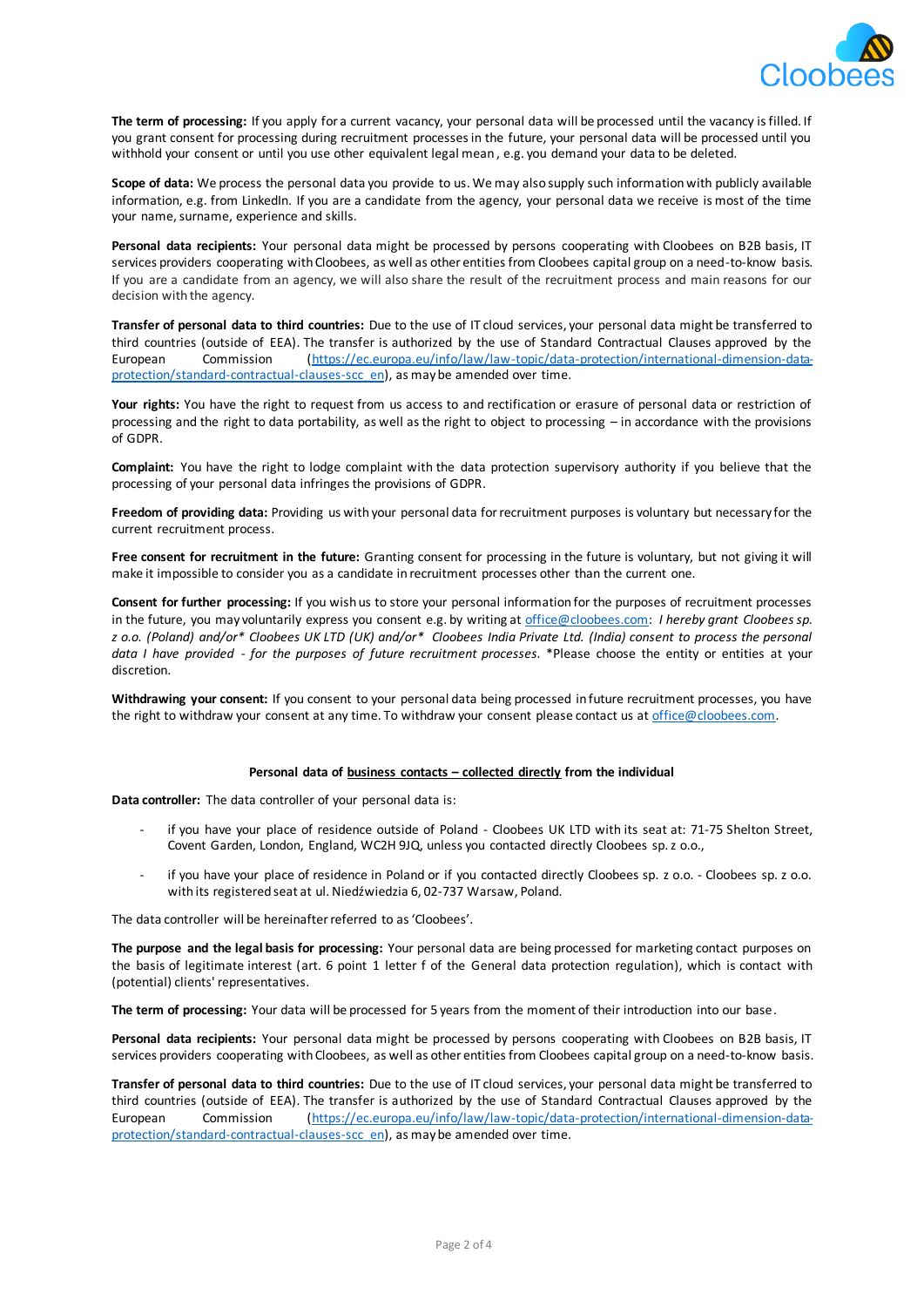

**Your rights:** You have the right to request from us access to and rectification or erasure of personal data or restriction of processing and the right to data portability, as well as the right to object to processing – in accordance with the provisions of GDPR.

**Complaint:** You have the right to lodge complaint with the data protection supervisory authority if you believe that the processing of your personal data infringes the provisions of GDPR.

**Freedom of providing data:** Providing us with your personal data for recruitment purposes is voluntary but might be necessary to maintain business relation.

### **Personal data of business contacts – if not collected indirectly**

**Data controller:** The data controller of your personal data is:

- if you have your place of residence outside of Poland Cloobees UK LTD with its seat at: 71-75 Shelton Street, Covent Garden, London, England, WC2H 9JQ, unless you contacted directly Cloobees sp. z o.o.,
- if you have your place of residence in Poland or if you contacted directly Cloobees sp. z o.o. Cloobees sp. z o.o. with its registered seat at ul. Niedźwiedzia 6, 02-737 Warsaw, Poland ('Cloobees').

The data controller will be hereinafter referred to as 'Cloobees'.

**The purpose and the legal basis for processing:** Your personal data are being processed for marketing contact purposes on the basis of legitimate interest (art. 6 point 1 letter f of the General data protection regulation), which is contact with (potential) clients' representatives.

**The term of processing:** Your data will be processed for 5 years from the moment of their introduction into our base, unless we still cooperate.

**Source of personal data:** If your personal data are being processed in our databases. This means you are our client's representative, we have previously met at a conference, shared business cards, corresponded via Linkedin/Xing, we have found your contact details on a publicly available website or you have asked about our offer.

**Scope of personal data:** The scope of personal data is name and surname, position, e-mail address and/or link to your LinkedIn/Xing account.

**Personal data recipients:** Your personal data might be processed by persons cooperating with Cloobees on B2B basis, IT services providers cooperating with Cloobees, as well as other entities from Cloobees capital group on a need-to-know basis.

**Transfer of personal data to third countries:** Due to the use of IT cloud services, your personal data might be transferred to third countries (outside of EEA). The transfer is authorized by the use of Standard Contractual Clauses approved by the European Commission (https://ec.europa.eu/info/law/law-topic/data-protection/international-dimension-dataprotection/standard-contractual-clauses-scc\_en), as may be amended over time.

**Your rights:** You have the right to request from us access to and rectification or erasure of personal data or restriction of processing and the right to data portability, as well as the right to object to processing – in accordance with the provisions of GDPR.

**Complaint:** You have the right to lodge complaint with the data protection supervisory authority if you believe that the processing of your personal data infringes the provisions of GDPR.

### **Personal data of employees**

**Data controller:** The data controller of your personal data is:

- Cloobees sp. z o.o. with its registered seat at ul. Niedźwiedzia 6, 02-737 Warsaw, Poland ('Cloobees') or
- Cloobees UK LTD with its seat at: 71-75 Shelton Street, Covent Garden, London, England, WC2H 9JQ or
- Cloobees India Private Ltd., 343-B, PKT A-6, Block A, Paschim Vihar, Delhi, West Delhi, Delhi, India,

depending on the entity by which you are employed. The data controller will be hereinafter referred to as 'Cloobees'.

**The purpose and the legal basis for processing:** Your personal data are being processed for employment purposes

If you are employed by Cloobees sp. z o.o. - on the basis of appropriate provisions of law, especially art. 22[1] and art. 94 point 9a and 9b of the Polish Labour Code;